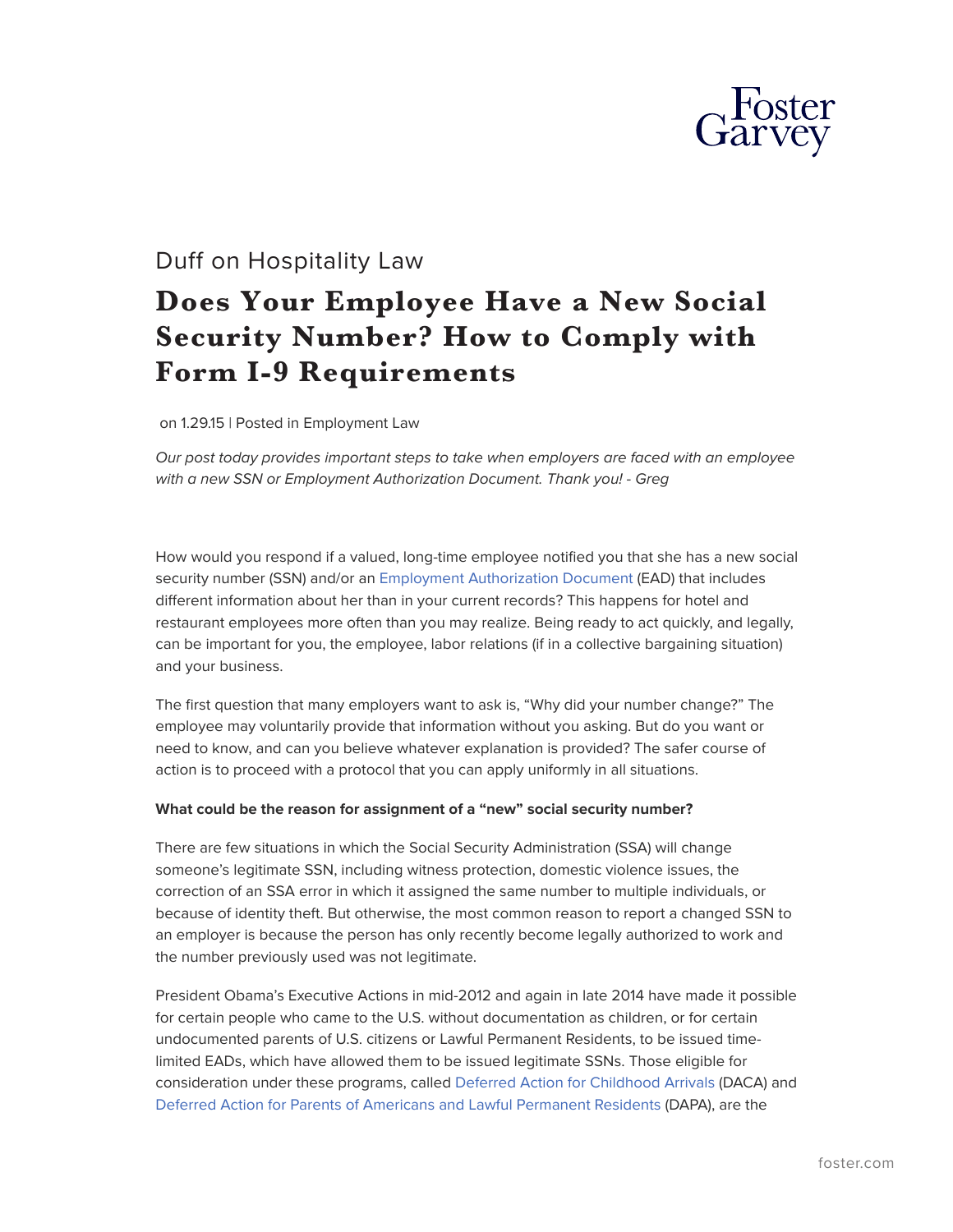

most likely to present themselves to you. (As we go to "press," Congress is already taking aim at eliminating both DACA and DAPA. We will have more to say about the effects of the President's 2014 Executive Action regarding employment-based immigration in a future blog entry.)

Long-term hotel and restaurant employees may appear to be more affected by DACA and DAPA than in many other industries. This may be because these individuals have had little opportunity or motive to move from job to job, even in the highly mobile service industry, because of concern that Form I-9 procedures could result in a new employer's discovery of the lack of official documentation or employment authorization. For many affected by DACA and DAPA, job security has been more important than mobility.

#### **Should I discipline the employee? Am I required to discipline the employee?**

What if you become aware of the fact that the SSN you have previously associated with this employee was not that person's legally assigned SSN? This would certainly be the case for a DACA or DAPA set of facts. This could be considered falsification of business records or a violation of a company's "honesty in the business" policies.

As a business, you have a couple of choices, based your policy/ies, collective bargaining agreement (if the employee is represented by a union), and/or history of action in similar circumstances. You must be sure that, whatever you do, it does not result in disparate treatment involving any legally or contractually protected status. Make sure that proper protocols are followed for any investigation or action taken. If the employee is represented by a union, proper protocols should include reviewing the discipline-related articles of the collective bargaining agreement to ensure compliance, and providing representation for the employee if requested and required.

Assuming it is determined that the employee had purposely provided false information, taking disciplinary up to and including dismissal may be appropriate, considering other cases with that employer, the employer's policy regarding honesty in the business, collective bargaining agreements, and status in any protected class.

Many employers confronted with DACA or DAPA cases are unwilling to dismiss a valued worker in this situation. Taking disciplinary action, or taking no disciplinary action, is not mandated by the government. However, you should be sure that whatever choice is made, it is not illegally discriminatory or in violation of a collective bargaining agreement.

## **How do I comply with Form I-9 Requirements?**

The underlying basis of the presentation of a new SSN, or an EAD (which is likely to be accompanied by reference to a new SSN) may be of no real interest to you. Assuming you decide to continue her employment, your focus should be on what to do with the *new*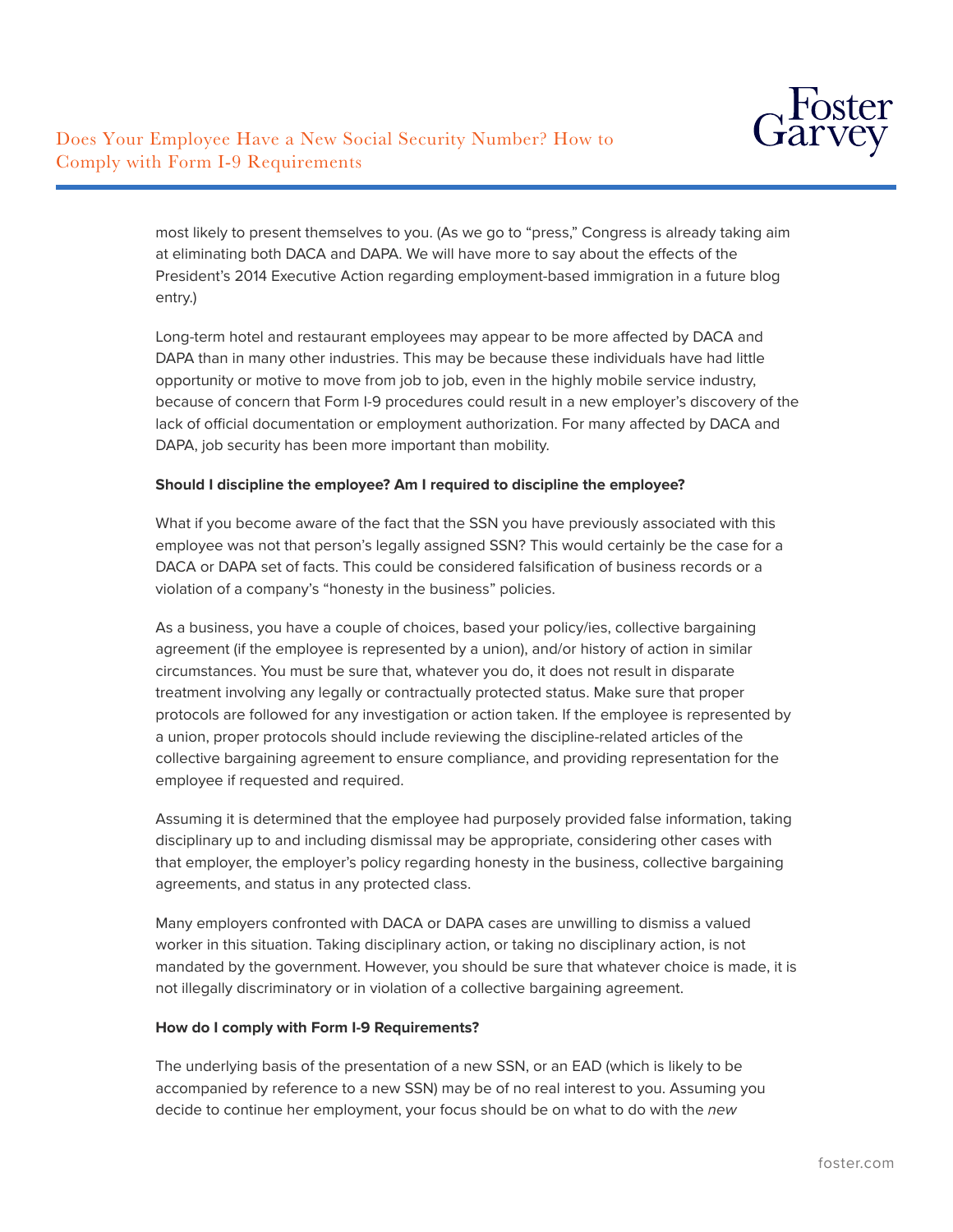

information, which involves the Employment Eligibility Verification form; the [Form I-9.](http://www.uscis.gov/i-9)

Assuming she was hired after November 6, 1986, when the Form I-9 came into existence, and the employer has a Form I-9 for her, you need to fully verify her employment authorization. This *may* allow an opportunity to run this new information through E-Verify if you are registered.

The government has prepared a helpful [resource document](https://www.uscis.gov/sites/default/files/document/fact-sheets/DACA-Fact-Sheet-I-9_Guidance-for-employers_nov20_2012.pdf) related to DACA cases, but which is also applicable to DAPA cases and cases in which you have been advised that a new SSN has been issued. You will see that the focus is clearly on the objective information presented, not the mystery behind it.

#### *Your focus is on having a properly completed Form I-9 on file.*

**If the information presented presents a** *change* to any of the information in Section 1 of the previously completed Form I-9, such as name, date of birth, attestation, or SSN (which is not always required in Section 1), she and you should complete a new Form I-9, using the *original* date of hire, and attaching it to the previously completed Form I-9. This applies in either situation, in which only an SSN change has been reported or an EAD has been presented. Of course, as a part of this process, you must examine and record information from the original document(s) presented to complete Section 2 and, if your policy is to always copy documents presented, to do so. Employers who participate in E-Verify should verify the new Form I-9 information through E-Verify.

**If the information presented requires** *no change* **to** *any* **information** in Section 1 of the previously completed Form I-9, such as if no SSN had been noted and no attestation change is required, you may complete Section 3 of the previously completed Form I-9 if the version used for the previous verification is still valid for use as of the current date. If Section 3 of the previously completed Form I-9 has already been completed, or if the previously completed Form I-9 is not currently valid for use, you should complete Section 3 of a new Form I-9, being sure to write the employee's name at the top of Section 2. Attach any newly completed Form I-9 to the previously completed Form I-9. This situation does not require or authorize a new E-Verify check.

**In all cases, be sure to examine the** *original* **documentation**. You must certify that you have done so, and that the documentation appears to be genuine and relates to the employee presenting it.

The employee may choose which documents to present, either List A, or List B and List C. In only very limited circumstances may you legally suggest to the employee what documentation to present for Form I-9 purposes. Rather, provide the employee with the List of Acceptable Documents included with the Form I-9 and let the employee choose what to present to you. An employee who has a "new" SSN may choose to present an EAD as a List A document and is not necessarily required to present an SSN card as a List C document.